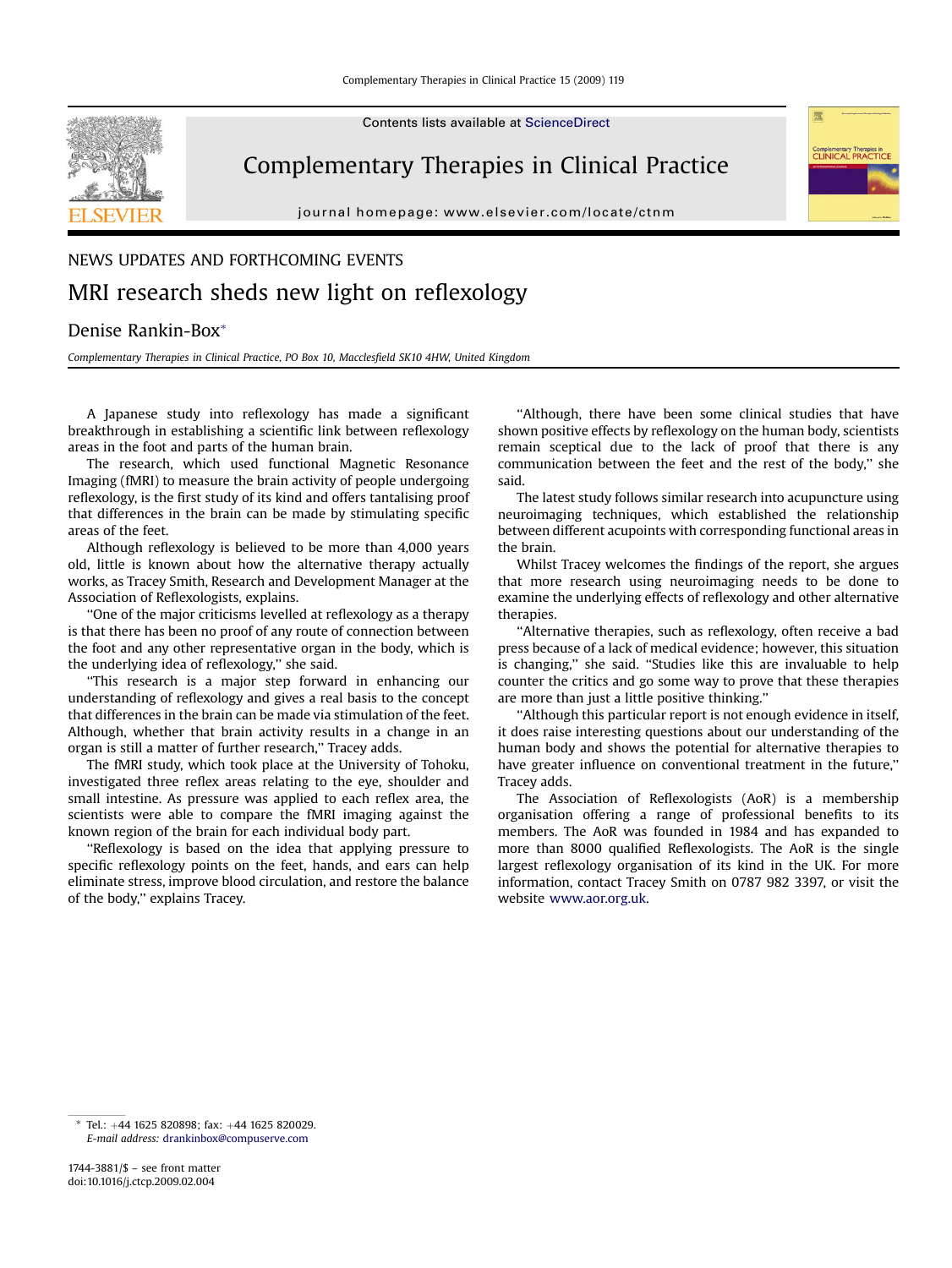Neuroscience Letters 448 (2008) 6–9

Contents lists available at [ScienceDirect](http://www.sciencedirect.com/science/journal/03043940)

Neuroscience Letters



journal homepage: [www.elsevier.com/locate/neulet](http://www.elsevier.com/locate/neulet)

## Somatotopical relationships between cortical activity and reflex areas in reflexology: A functional magnetic resonance imaging study

Tomomi Nakamaru<sup>a,b</sup>, Naoki Miura b,c,\*, Ai Fukushima <sup>b</sup>, Ryuta Kawashima <sup>b</sup>

<sup>a</sup> *Tohoku University School of Medicine, Sendai, Japan*

<sup>b</sup> *Department of Functional Brain Imaging, Institute of Development, Aging and Cancer (IDAC), Tohoku University, Sendai, Japan*

<sup>c</sup> *Department of Intelligent Mechanical Systems Engineering, Kochi University of Technology, Kami, Japan*

#### article info

*Article history:* Received 2 May 2008 Received in revised form 29 September 2008 Accepted 1 October 2008

*Keywords:* Functional magnetic resonance imaging Reflexology Sensory stimulation Somatotopy

#### ABSTRACT

We examined the somatotopical relationship between cortical activity and sensory stimulation of reflex areas in reflexology using functional magnetic resonance imaging. Three reflex areas on the left foot, relating to the eye, shoulder, and small intestine were stimulated during the experiment. A statistical analysis showed that reflexological stimulation of the foot reflex areas corresponding to the eye, shoulder, and small intestine activated not only the somatosensory areas corresponding to the foot, but also the somatosensory areas corresponding to the eye, shoulder, and small intestine or neighboring body parts. Thus, the findings showed that reflexological stimulation induced a somatosensory process corresponding to the stimulated reflex area and that a neuroimaging approach can be used to examine the basis of reflexology effects.

© 2008 Elsevier Ireland Ltd. All rights reserved.

Reflexology is an alternative medical practice that obtains beneficial effects on the human body by applying pressure to specific points or areas on the feet, hands, and ears, which are called "reflex areas." Each reflex area is believed to correspond to various parts of the human body or organs, and these areas are mapped on the hands and ears and soles of the feet [\[11\]. R](#page-4-0)eflexology is considered to help eliminate stress, improve blood circulation, and restore the psychological balance of the body. Although this practice has shown positive effects on the human body in some clinical studies [\[10,12\],](#page-4-0) how reflexology works medically is not yet fully understood. Likewise, the physiological relationships between the reflex areas and the body parts or organs have not yet been investigated.

Recently, fundamental research on alternative medical practices such as acupuncture has progressed using neuroimaging techniques. A previous neuroimaging study suggested that different areas of the somatosensory cortex were activated during stimulation of several acupoints related to different functions [\[4\].](#page-4-0) Moreover, Cho et al. reported that part of the visual processing areas was activated when an acupoint related to visual function was stimulated [\[3\].](#page-4-0) With regard to reflexology, a previous electroencephalographic (EEG) study investigated the relaxing effects of reflexological treatment [\[5\], b](#page-4-0)ut whether sensory stimulation of a reflex area is perceived as stimulation in the corresponding body part by a cognitive process in the somatosensory area is unclear.

In this study, we investigated the somatotopical relationship between cortical activity in the somatosensory area and sensory stimulation of reflex areas on the foot using functional magnetic resonance imaging (fMRI). For this purpose, three reflex areas related to the eye, shoulder, and small intestine (SI) were chosen as stimulation points because these areas are separated from each other in the reflexological foot chart and the projection areas of the somatosensory cortex as defined by Penfield's Homunculus [\[9\].](#page-4-0)

*Subjects*: Twenty-five right-handed subjects (22 men and 3 women aged 18–41 years; mean age 22 years) were enrolled in this study. All participants were healthy (no signs or history of medical or neurological diseases) and were native Japanese speakers. We assessed their handedness based on the Edinburgh Handedness Inventory [\[8\].](#page-4-0)

Written informed consent was obtained from each participant in accordance with the guidelines of Tohoku University School of Medicine and the Helsinki Final Act of 1975.

*fMRI data acquisition*: All fMRI measurements were carried out using a 1.5 T Siemens Magnetom Symphony scanner (Siemens, Munich, Germany) at the Research Center for Language, Brain and Cognition, Graduate School of International Cultural Studies, Tohoku University. Slices (*n* = 33, slice thickness = 3 mm, gap = 1 mm) covering the entire brain were acquired by gradientecho echo-planner (GE-EPI) MRI [repetition time (TR) = 3000 ms,



<sup>∗</sup> Corresponding author at: Department of Intelligent Mechanical Systems Engineering, Kochi University of Technology, 185 Miyanokuchi, Tosayamada-cho, Kami, Kochi 782-8502 Japan. Tel.: +81 887 57 2314; fax: +81 887 57 2013.

*E-mail address:* [miura.naoki@kochi.tech.ac.jp](mailto:miura.naoki@kochi.tech.ac.jp) (N. Miura).

<sup>0304-3940/\$ –</sup> see front matter © 2008 Elsevier Ireland Ltd. All rights reserved. doi:[10.1016/j.neulet.2008.10.022](dx.doi.org/10.1016/j.neulet.2008.10.022)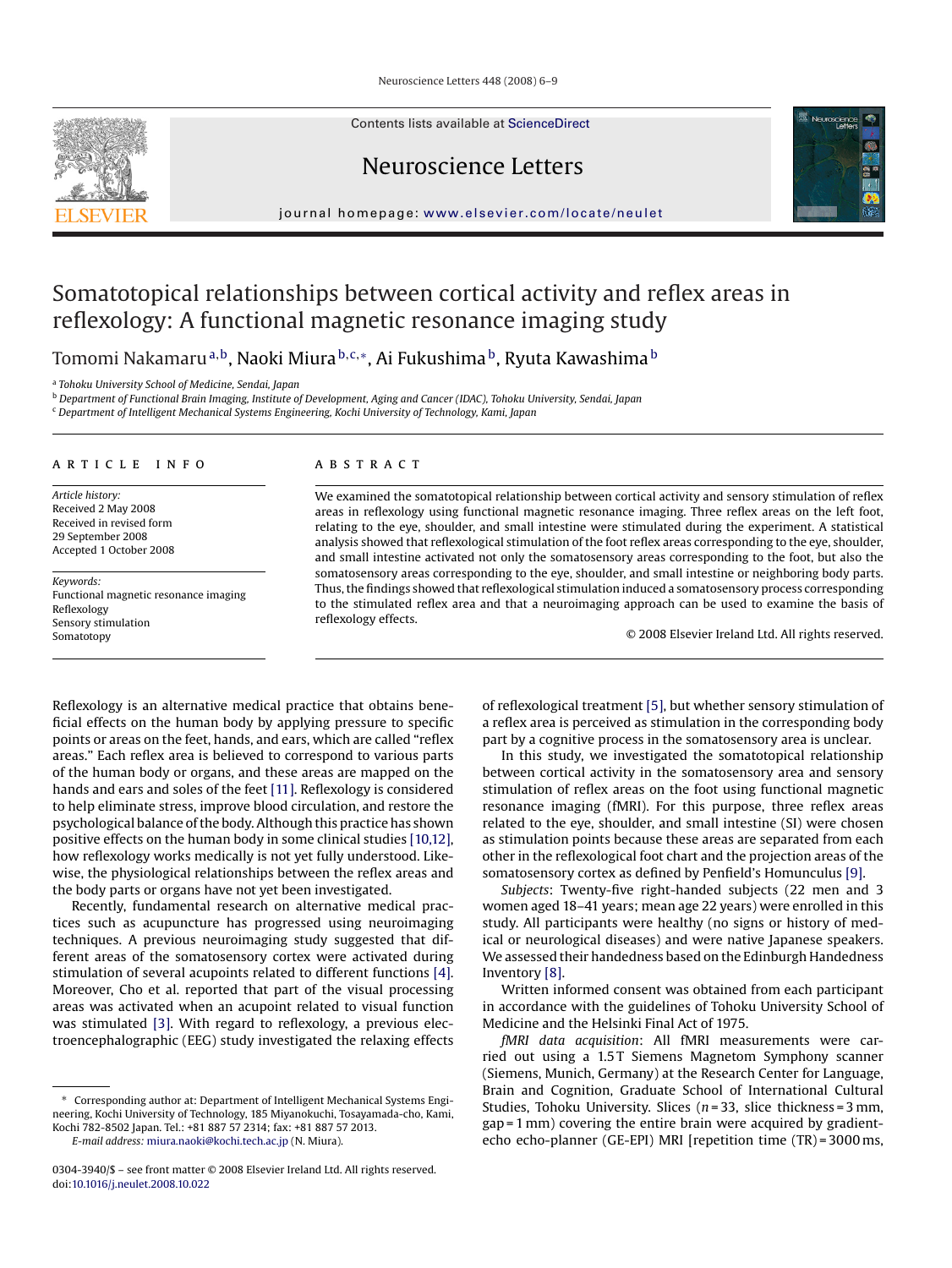

**Fig. 1.** Reflex areas for the (A) eye, (B) shoulder, and (C) small intestine.

echo time (TE) = 50 ms, flip angle =  $90^\circ$ , FOV 192 mm × 192 mm, voxel size = 3 mm  $\times$  3 mm  $\times$  4 mm, matrix size = 64  $\times$  64]. In addition, anatomical whole-brain images were obtained by T1-weighted three-dimensional MRI (TR = 1900 ms, TE = 3.22 ms, FA =  $15^\circ$ , FOV =  $250$  mm ×  $250$  mm, matrix size =  $256 \times 256$ , 160 sagittal slices of 1.25 mm thickness).

*Experimental design*: Brain activity was measured using a block design consisting of three sensory stimulation tasks of the reflex areas, corresponding to the eye, shoulder, and SI. The duration of each block was 5s and the interval between each block was 10 s; each task was repeated 15 times and a 30-s rest period was imposed before the first stimulation. Therefore, the total time of fMRI scanning was 11 min, 45 s. The order of tasks was counterbalanced among the subjects. Before the fMRI measurements, an experimenter marked the three reflex areas corresponding to the eye (Fig. 1A), shoulder (Fig. 1B), and SI (Fig. 1C) on the sole of the subject's left foot. The experimenter entered the MRI scanner room together with the subject, and the experimenter wore a pair of headphones to receive experimental instructions. In the fMRI environment, the subject was placed in a supine position in the MRI scanner. A semi-lucent screen was put in front of the subject's face, and the subject was instructed to gaze at the fixation-cross on the screen during the fMRI measurement. The experimenter stimulated each reflex area using a wooden stick with the right hand in accordance with the auditory instructions in each block, and touched the subject's left instep with the left hand throughout the experiment.

*Data analysis*: Image processing and statistical analysis of the fMRI data were conducted using the statistical parametric mapping software (SPM2; Wellcome Department of Cognitive Neurology, London, UK). The coordinates of all analyses were in Montreal Neurological Institute (MNI) space. The five initial scans for each subject were dummy scans to equilibrate the state of magnetization and were discarded from the time series data. The effect of head motion across the scans was corrected by realigning all scans to the first scan. The slice timing was corrected by adjusting all slices to the sixteenth slice. Then, the data were normalized spatially to the MNI-T1 template, using the T1-weighted anatomical MR image for each subject, and each scan was smoothed with a Gaussian filter in a spatial domain (10 mm full-width at half-maximum) to minimize noise and the effects of normalization errors.

The collected fMRI data were analyzed using a conventional two-stage approach. First, the hemodynamic responses to the different experimental conditions were assessed at each voxel using a general linear model on an intrasubject basis. A hypothesis was made for each intrasubject model in which the hemodynamic responses of the activation fields to the stimulation of the reflex areas corresponding to each eye, shoulder, and SI were

assumed to be the canonical hemodynamic response function with a block length of 5-s duration. Global changes were adjusted by proportional scaling, and low-frequency confounding effects were removed using a high-pass filter with a 94-s cutoff. Multiple regression analysis was performed for each voxel to detect the regions in which the MR signal changes were correlated with the hypothesized model. To identify the specific activation associated with stimulation of each reflex area, we generated subtraction images from the parameter estimate of each condition as follows: eye-specific  $[(eye \times 2) - (shoulder + SI)]$ , shoulder-specific  $[(shoulder - I)]$  $der \times 2$ ) – (eye + SI)], and SI-specific  $[(S1 \times 2) - (eye + shoulder)]$ activations. In addition, a subtraction image used to evaluate the common activation for stimulating the sole of the left foot (common: eye + shoulder + SI) was also prepared.

Second, intersubject activation maps were constructed by performing a one-sample *t*-test on each subtraction image. Since we focused on the relationship between the stimulation of a reflex area and the activity of the corresponding somatosensory area, we used a mask image of the postcentral gyrus using the Automatic Anatomical Labeling Atlas provided byWFU pickatlas [\[14\]. F](#page-4-0)urthermore, to remove false-positive activation in the statistical testing of each subtraction image, we excluded the voxels that did not reach the level of significance using task versus task contrast (e.g., eye – shoulder) from each statistical test of the subtraction image. We created mask images from activation maps of task versus task contrast, such as "eye − shoulder" and "eye − SI" for the statistical test of eye-specific contrast, "shoulder − eye" and "shoulder − SI" for the statistical test of shoulder-specific contrast, and "SI − eye" and "SI − shoulder" for the statistical test of SI-specific contrast. The level of significance for each mask image was set at *p* < 0.05 (uncorrected). The statistical threshold of each activation map was set at *p* < 0.05 [corrected for multiple comparison using family-wise error (FWE)[\[6\]](#page-4-0) by voxel level]. Finally, the resulting activation maps were constructed and superimposed on a MNI single-subject template.

To evaluate the effect of sensory stimulation of different reflex areas on cognitive processes, a region of interest (ROI) analysis was performed to inspect local changes in the hemodynamic response of the observed activation peaks. We defined a ROI as the peak location of each ROI that appeared when the statistical threshold was set at *p* < 0.05 (corrected for multiple comparison using FWE) in the eye-specific, shoulder-specific, and SI-specific situations, and the parameter estimates of each condition were extracted. A paired *t*-test was performed to examine the differences in local signal changes between conditions at each ROI.

Table 1 shows a summary of the peak locations and *t*-scores of activated regions in each contrast, and [Fig. 3](#page-4-0) shows the peak position of activated clusters in each contrast. Activation in the eye-specific contrast was detected in the middle part of the left postcentral gyrus [\(Fig. 2A](#page-3-0)). In the case of the shoulder-specific contrast, although no significant activation occurred, the superior part

#### **Table 1**

The peak location of each activated region in each contrast.

| Area                                                                       | $\chi$ | $\mathcal V$ | Z  |      |
|----------------------------------------------------------------------------|--------|--------------|----|------|
| (A) Eye-specific (FWE $p < 0.05$ )<br>Left postcentral gyrus               | $-62$  | $-20$        | 30 | 4.55 |
| (B) Shoulder-specific (uncorrected $p < 0.05$ )<br>Right postcentral gyrus | 34     | $-48$        | 70 | 2.42 |
| (C) SI-specific (FWE $p < 0.05$ )<br>Left postcentral gyrus                | $-18$  | $-32$        | 62 | 3.21 |
| (D) Common activated region (FWE $p < 0.05$ )                              |        |              |    |      |
| Left postcentral gyrus                                                     | $-60$  | $-22$        | 30 | 6.86 |
| Right postcentral gyrus                                                    | 20     | -44          | 72 | 5.97 |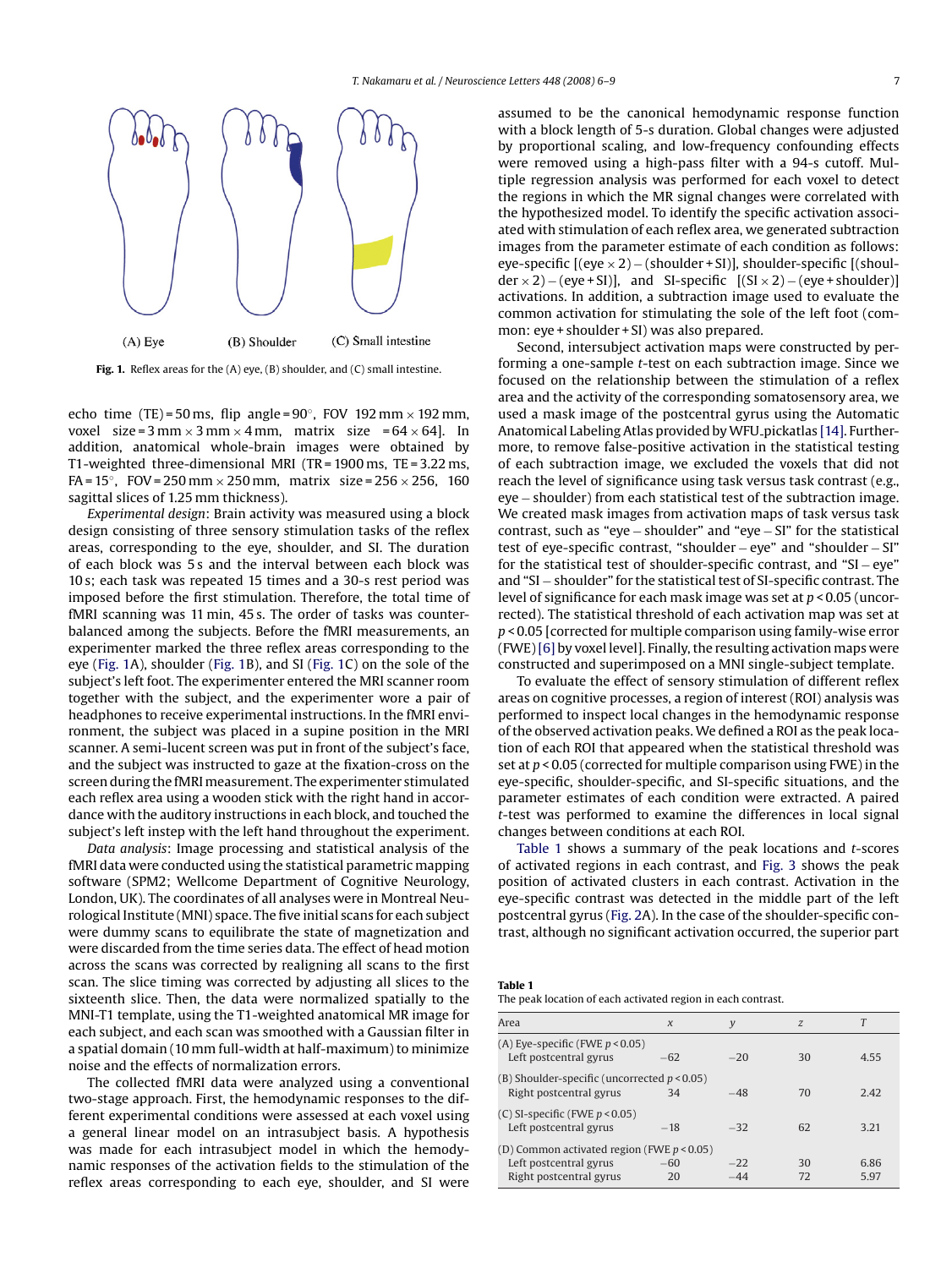<span id="page-3-0"></span>

Fig. 2. Activated regions in (A) eye-specific, (B) shoulder-specific, (C) SI-specific and (D) common conditions. The upper row shows activated regions projected on the SPM glass brain, and the lower row shows the peak location of each activated region. The activation peak of the left postcentral gyrus under the common condition was the same as the activation peak under the eye-specific condition.

of the right postcentral gyrus tended to show increased local activity (Fig. 2B). Activation in the SI-specific contrast was observed in the superior part of the left postcentral gyrus (Fig. 2C). The superior parts of the right postcentral gyrus (Fig. 2D) and the middle part of the left postcentral gyrus, the same location as that in the eye-specific contrast, were commonly activated during stimulation of the left foot. [Fig. 3](#page-4-0) shows the parameter estimates of each ROI that was obtained from the eye-specific and SI-specific contrasts.

The parameter estimate under the eye condition was significantly greater than those under the shoulder and SI conditions for the ROI in the middle part of the left postcentral gyrus. In the case of the ROI in the anterior part of the left postcentral gyrus, however, the parameter estimate under the SI condition was significantly greater than those under the eye and shoulder conditions.

The purpose of this study was to examine the relationship between cortical activity in the somatosensory area and reflexological stimulation of reflex areas. From the results of the subtraction analysis, sensory stimulation of the reflex areas corresponding to the eye and SI induced different foci of significant activation within the somatosensory area. A sensory nerve for each body part projected on different parts of the somatosensory area, similar to Penfield's Homunculus [\[1,9\]. A](#page-4-0) previous fMRI study showed that the representation of cortical activity on the somatosensory cortex associated with nociceptive hot and cold sensations in the right hand and foot was consistent with Penfield's Homunculus [\[2\].](#page-4-0) Moreover, an EEG study has shown that the areas corresponding to those in Penfield's Homunculus in the primary somatosensory cortex were activated when brief, painful stimuli were applied [\[7\].](#page-4-0) Eye-specific activation was observed in the middle part of the postcentral gyrus. The tactile sensation of the face part, including the eye, is affected by the trigeminal nerve, and its signal finally projects to the middle part of the postcentral gyrus. Therefore, sensory stimulation of the reflex area corresponding to the eye was considered to have induced the processing of tactile sensations of the eye or the neighboring area. SI-specific activation was observed in the more superior part of the postcentral gyrus. Somatotopical representation of the visceral sensation projects to the very lateral part of the somatosensory cortex, while tactile sensations for the trunk part project to the superior location. A previous fMRI study reported that visceral pain for the intra-abdominal region induced significant activation in the bilateral intra-abdominal region and slight activation in the right trunk region of the somatosensory cortex [\[13\]. T](#page-4-0)herefore, our results indicate that sensory stimulation of the reflex area corresponding to the SI was related to a tactile sensation of the trunk. In addition, its perception was not necessarily limited to visceral sensation and may include cutaneous sensation in the trunk. Furthermore, these activation clusters from the eye-specific and SI-specific contrasts were located in the left hemisphere, generally meaning that tactile information came from the right side of the body. The theory of reflexology alleges that the reflex area on the left foot reflects the left side of the body. Investigating this inconsistency of laterality will be necessary. The shoulder-specific contrast showed no significant activation, only a tendency for activation in the superior part of the right postcentral gyrus, the location of which was almost consistent with the projection of the tactile sensation to the upper limbs. The difference in the degree of local signal increase under each condition was not clarified in this study. Because this will likely depend on the condition of the subject, it will require more detailed experiments.

Regarding common activation under the various conditions, two significant activated clusters were observed: one in the superior part of the right postcentral gyrus, while the other was the same as the eye-specific activation cluster. The former cluster is related to the tactile sensation of the left foot because a tactile sensation from the lower limb projects to the superior part from the medial part of the somatosensory area. Regarding the latter activation, increased local activity under each condition was considered to have affected the contrast of the common condition. From this result, the middle part of the left postcentral gyrus may play a specific role during perceptions of reflexological stimulation of the left foot.

In conclusion, the activated area during the stimulation of each reflex area was consistent with the somatotopic representation of the corresponding or neighboring body parts in the somatosensory area. Previous fMRI studies of acupuncture revealed the somatotopical mapping of acupoints on the forearm, hand, leg and foot [\[4\], a](#page-4-0)nd part of the visual processing areas, which were activated when an acupoint related to visual function was stimulated [\[3\].](#page-4-0) Those results indicated that reflexology had some effects that were not simply sensory stimulation. Our results support that claim and indicate that a neuroimaging approach may be a useful procedure for examining the underlying effects of this alternative medical practice.